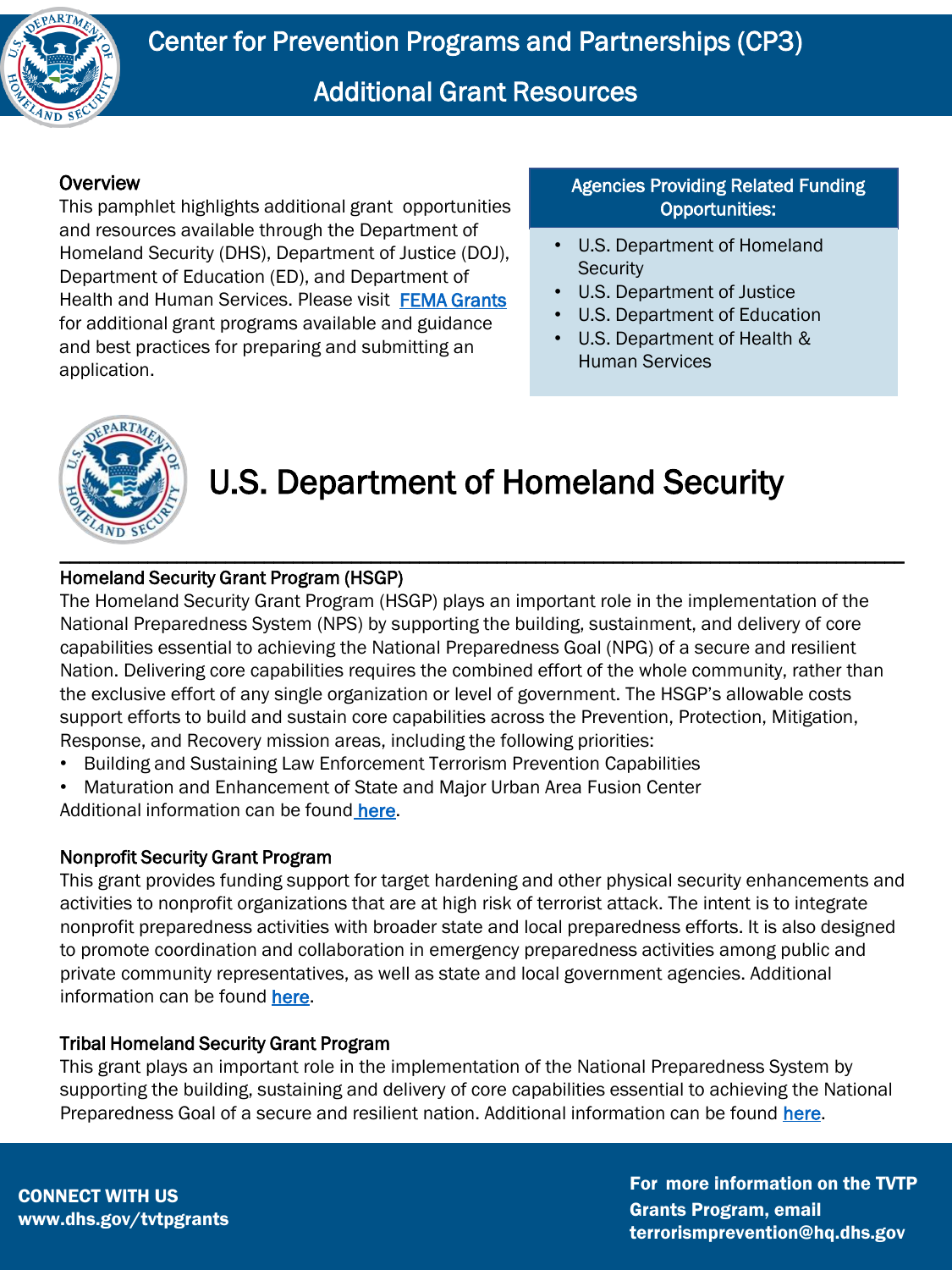#### Public Assistance Grant

FEMA's Public Assistance Program provides supplemental grants to state, tribal, territorial, and local governments, and certain types of private non-profits so that communities can quickly respond to and recover from major disasters or emergencies. FEMA also encourages protection of these damaged facilities from future events by providing assistance for hazard mitigation measures during the recovery process. Additional information can be found [here.](https://www.fema.gov/assistance/public/program-overview)

#### Emergency Management Performance Grant (EMPG)

This grant provides state, local, tribal and territorial emergency management agencies with the resources required for implementation of the National Preparedness System and works toward the National Preparedness Goal of a secure and resilient nation. The EMPG's allowable costs support efforts to build and sustain core capabilities across the prevention, protection, mitigation, response and recovery mission areas. Additional information can be found [here.](https://www.fema.gov/grants/preparedness/emergency-management-performance)

# U.S. Department of Justice (DOJ)

#### DOJ, National Institute of Justice (NIJ)-Research and Evaluation on Domestic Terrorism Prevention Program

\_\_\_\_\_\_\_\_\_\_\_\_\_\_\_\_\_\_\_\_\_\_\_\_\_\_\_\_\_\_\_\_\_\_\_\_\_\_\_\_\_\_\_\_\_\_\_\_\_\_\_\_\_\_\_\_\_\_\_\_\_\_\_\_\_\_\_\_\_\_\_\_\_\_\_\_\_\_\_\_\_\_\_\_\_\_

NIJ seeks proposals for rigorous research and evaluation projects targeted toward developing a better understanding of the domestic radicalization phenomenon and advancing evidence-based strategies for effective intervention and prevention. This includes research efforts that explore the radicalization of Americans to white nationalist extremism, and those exploring emerging militant leftwing movements, to identify and advance evidence-based strategies for effective intervention and prevention. Additional information can be found [here](https://nij.ojp.gov/funding/opportunities/o-nij-2021-60007).

### U.S. Department of Education, Office of Elementary and Secondary Education, National Center on Safe and Supportive Learning Environments \_\_\_\_\_\_\_\_\_\_\_\_\_\_\_\_\_\_\_\_\_\_\_\_\_\_\_\_\_\_\_\_\_\_\_\_\_\_\_\_\_\_\_\_\_\_\_\_\_\_\_\_\_\_\_\_\_\_\_\_\_\_\_\_\_\_\_\_\_\_\_\_\_\_\_\_\_\_\_

#### Project Prevent Grants

Awarded to local educational agencies (LEAs) to offer students access to counseling services, social and emotional support, conflict resolution strategies to prevent future violence, and a safer and improved environment. Additional information can be found [here.](https://urldefense.us/v3/__https:/safesupportivelearning.ed.gov/states-and-grantees/current-grantees/project-prevent-grants-cohort-2__;!!BClRuOV5cvtbuNI!ROwKieG7pULlvjQE-JMBfnWkjNxEV5780CIpsEpn40Ut2wF2NOd6k_KC5y_Z2FGTJjZCTZva9Z15qP-l$)

CONNECT WITH US www.dhs.gov/tvtpgrants

For more information on the TVTP Grants Program, email terrorismprevention@hq.dhs.gov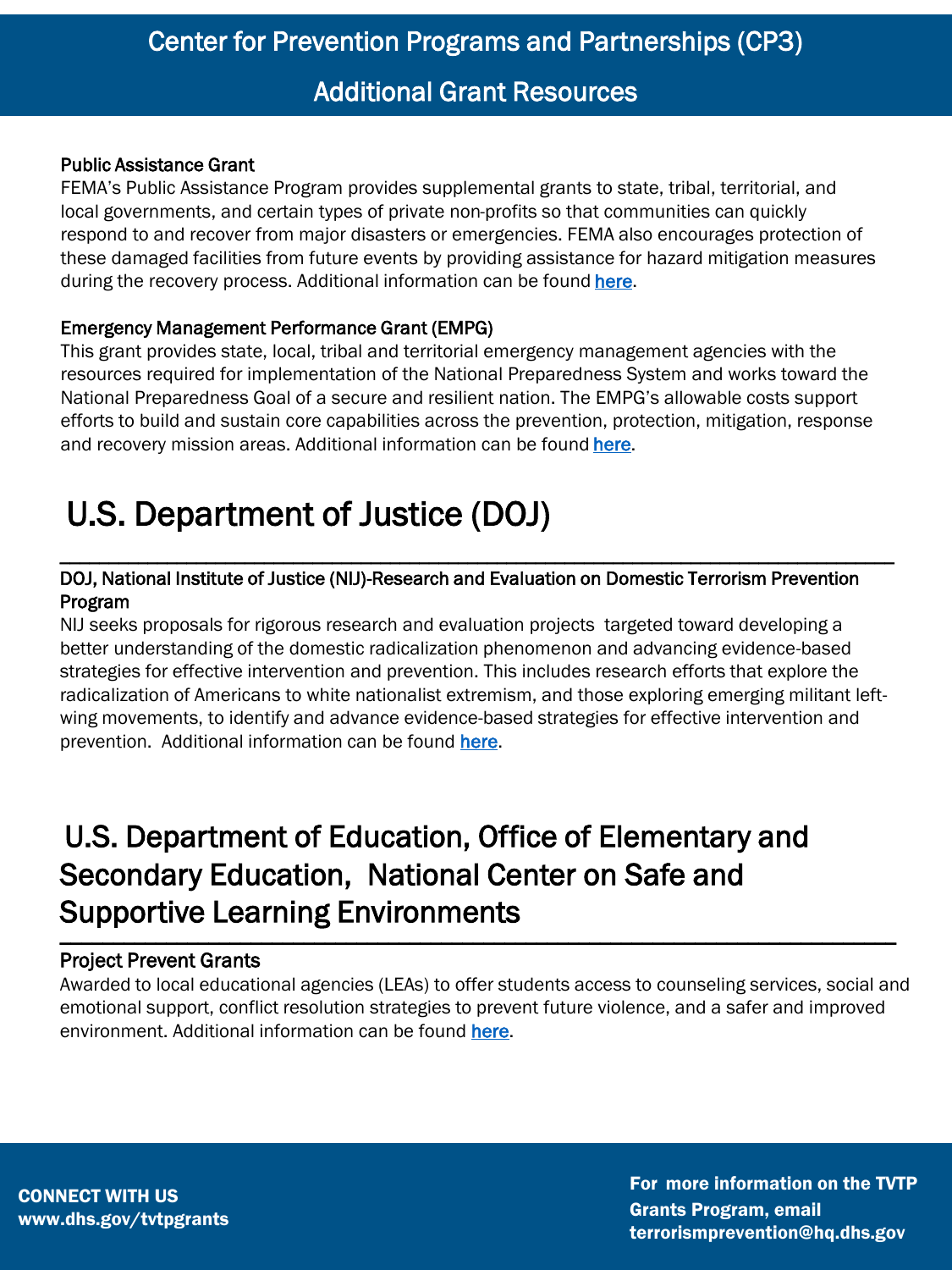#### School-Based Mental Health Services

To state education agencies to increased number of qualified mental health service providers to provide school-based mental health services in local educational agencies with need. Additional information can be found [here](https://safesupportivelearning.ed.gov/states-and-grantees/current-grantees/school-based-mental-health-services).

Title IV, Part A, Student Support and Academic Achievement, administered by the Technical Assistance Center to help improve students' academic achievement by funding resources and programs for well-rounded education and improving the safety and health of students. Additional information can be found [here](https://t4pacenter.ed.gov/).

# U.S. Department of Health and Human Services (HHS)

#### Substance Abuse and Mental Health Services Administration (SAMHSA) -

Mental Health Awareness and Training Grants for organizations and schools for 5-year programs, up to \$125,000 a year per award. Additional information can be found [here](https://www.samhsa.gov/grants/grant-announcements/SM-21-007).

\_\_\_\_\_\_\_\_\_\_\_\_\_\_\_\_\_\_\_\_\_\_\_\_\_\_\_\_\_\_\_\_\_\_\_\_\_\_\_\_\_\_\_\_\_\_\_\_\_\_\_\_\_\_\_\_\_\_\_\_\_\_\_\_\_\_\_\_\_\_\_\_\_\_\_\_\_\_\_\_\_\_\_\_\_\_\_

Expansion and Sustainability of the Comprehensive Community Mental Health Services for Children with Serious Emotional Disturbances grant information can be found [here](https://www.samhsa.gov/grants/grant-announcements/SM-21-004).

Resiliency In Communities After Stress and Trauma (ReCAST) grant to promote resilience and equity in communities that have recently faced civil unrest through implementation of evidence-based, violence prevention, and community youth engagement programs, as well as linkages to trauma-informed behavioral health services. Additional information can be found [here](https://www.samhsa.gov/grants/grant-announcements/SM-21-012).

Project AWARE Advancing Wellness and Resiliency in Education to build or expand the capacity of State Educational Agencies, in partnership with State Mental Health Agencies (SMHAs) overseeing schoolaged youth, and with three local education agencies (LEAs) to (1) increase awareness of mental health issues among school-aged youth; (2) provide training for school personnel and other adults who interact with school-aged youth to detect and respond to mental health issues; and (3) connect schoolaged youth who may have behavioral health issues (including serious emotional disturbance [SED] or serious mental illness [SMI]), and their families, to needed services. Additional information can be found [here.](https://www.samhsa.gov/grants/grant-announcements/sm-21-006)

Centers for Disease Control and Prevention- Division of Violence Prevention (DVP) National Centers of Excellence in Youth Violence Prevention (YVPCs) is a 20-year program that are academic-community collaborations that advance the science and practice of youth violence prevention. Additional information can be found [here.](https://www.cdc.gov/violenceprevention/youthviolence/yvpc/index.html)

CONNECT WITH US www.dhs.gov/tvtpgrants For more information on the TVTP Grants Program, email terrorismprevention@hq.dhs.gov